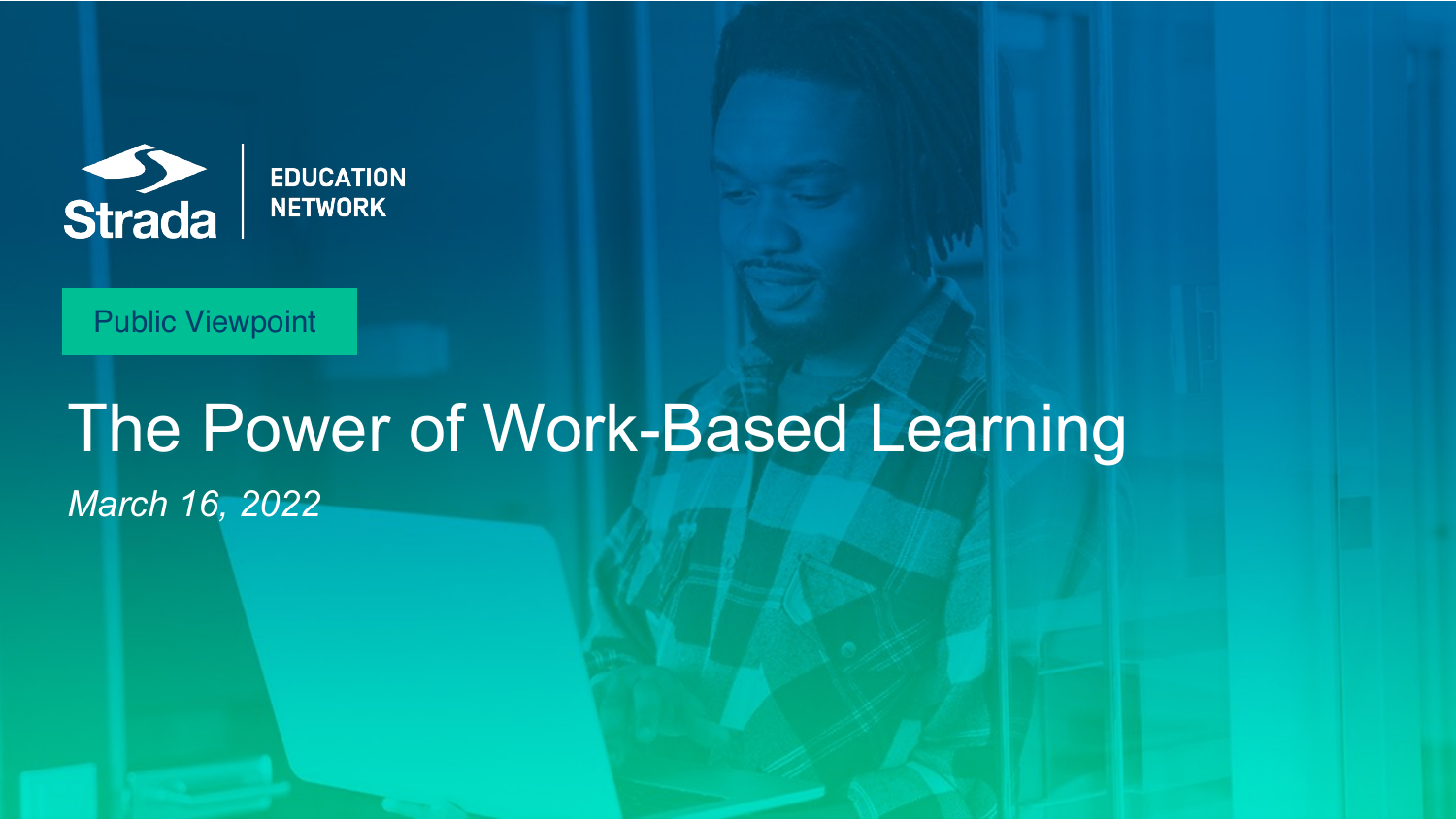#### Data Sources

Baccalaureate and Beyond Survey (2016-2017)

• Nationally representative survey of bachelor's degree recipients, n=19,490.

Strada-College Pulse Survey (December 2021)

• Nationally representative survey of current college students at four-year institutions, n=3,542.

Strada-Gallup Education Survey (September-November 2021)

• Nationally representative survey of adults aged 18-65, n=9,028.

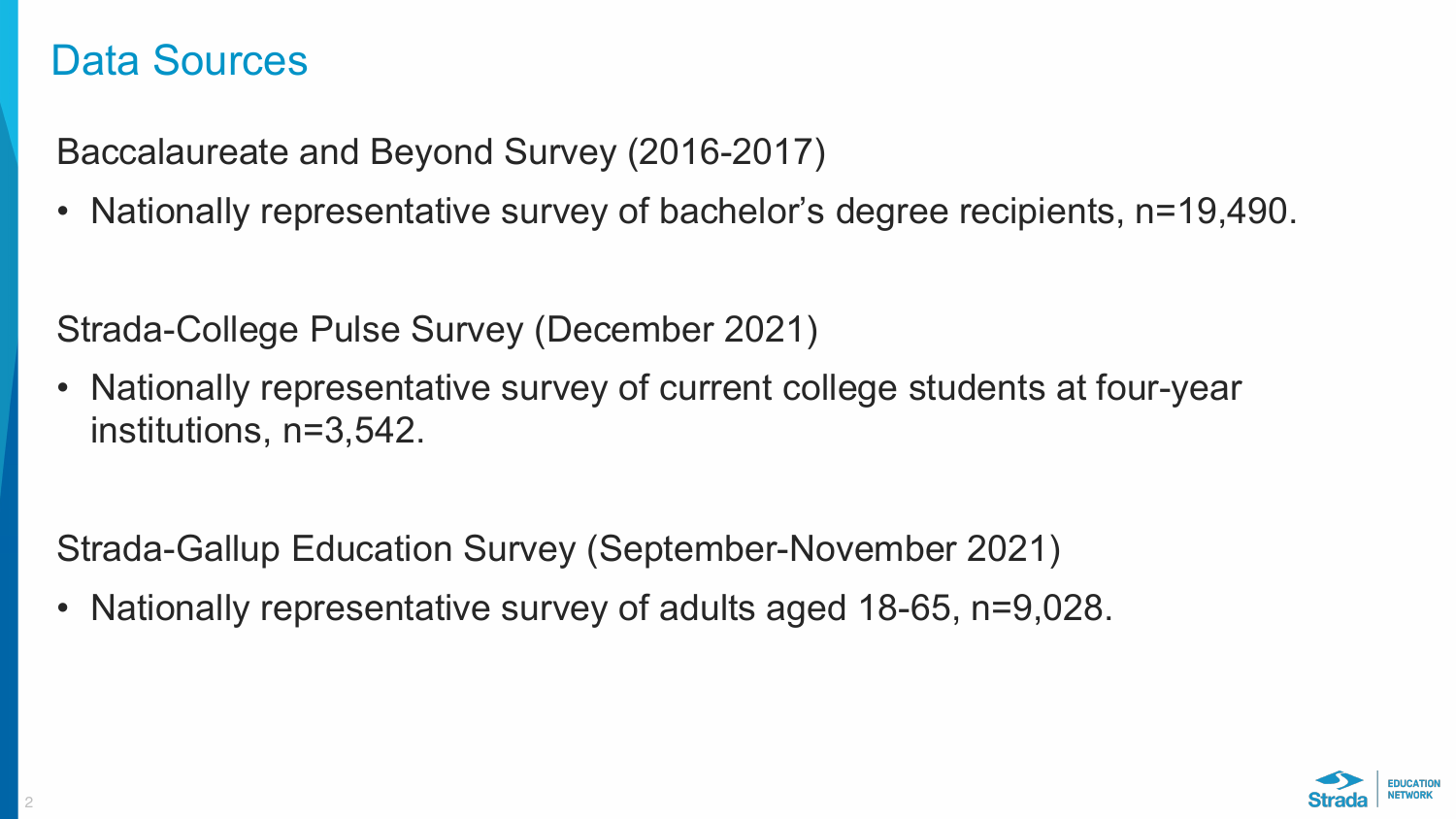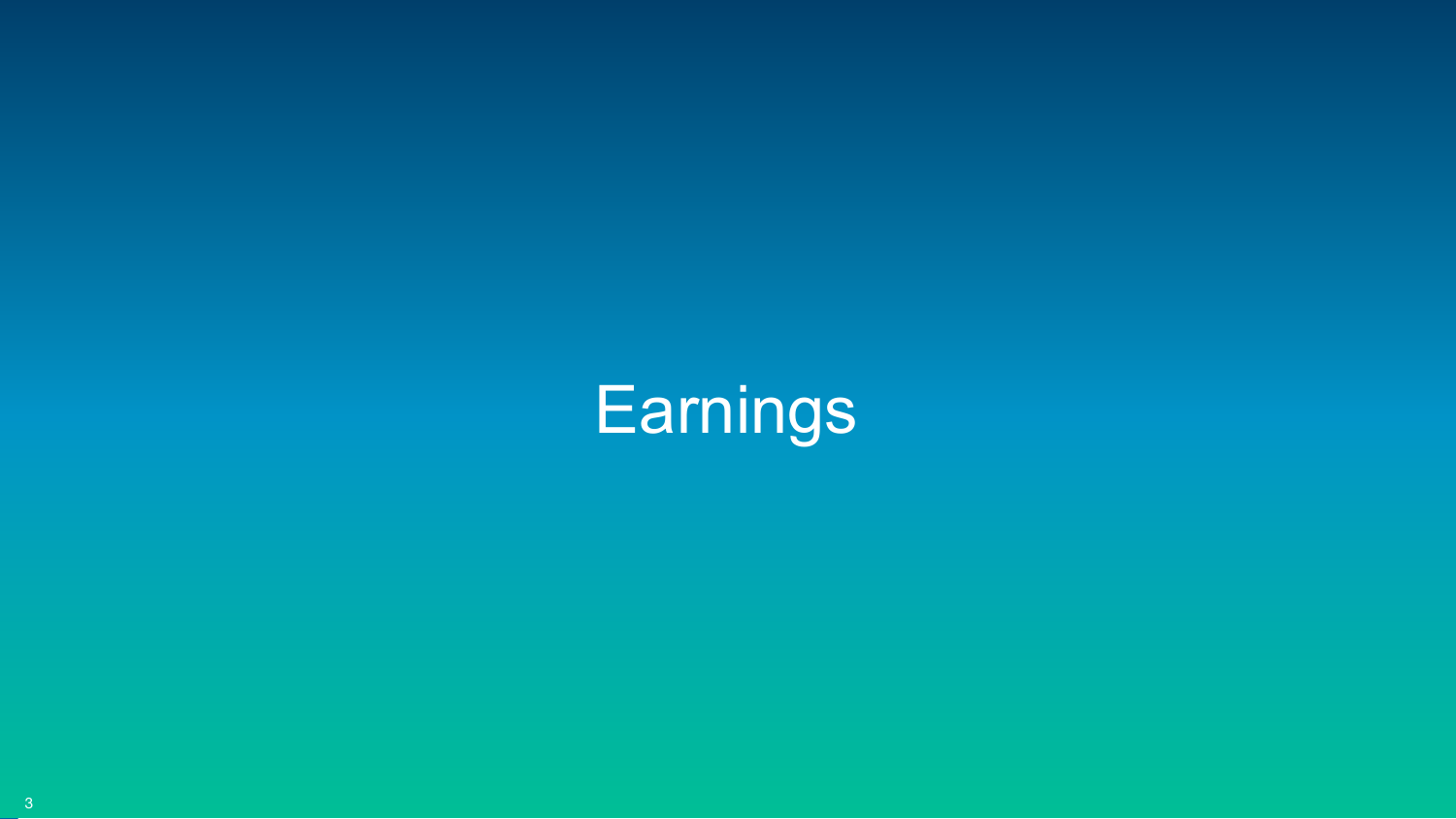# **+\$3,096**

Predicted boost in one year post-graduation earnings associated with having a **paid internship,** controlling for gender, race/ethnicity, and field of study**.**

Source: Strada analysis of U.S. Department of Education, National Center for Education Statistics, Baccalaureate and Beyond: 2016/2017 (B&B), n=19,490, computation by NCES PowerStats.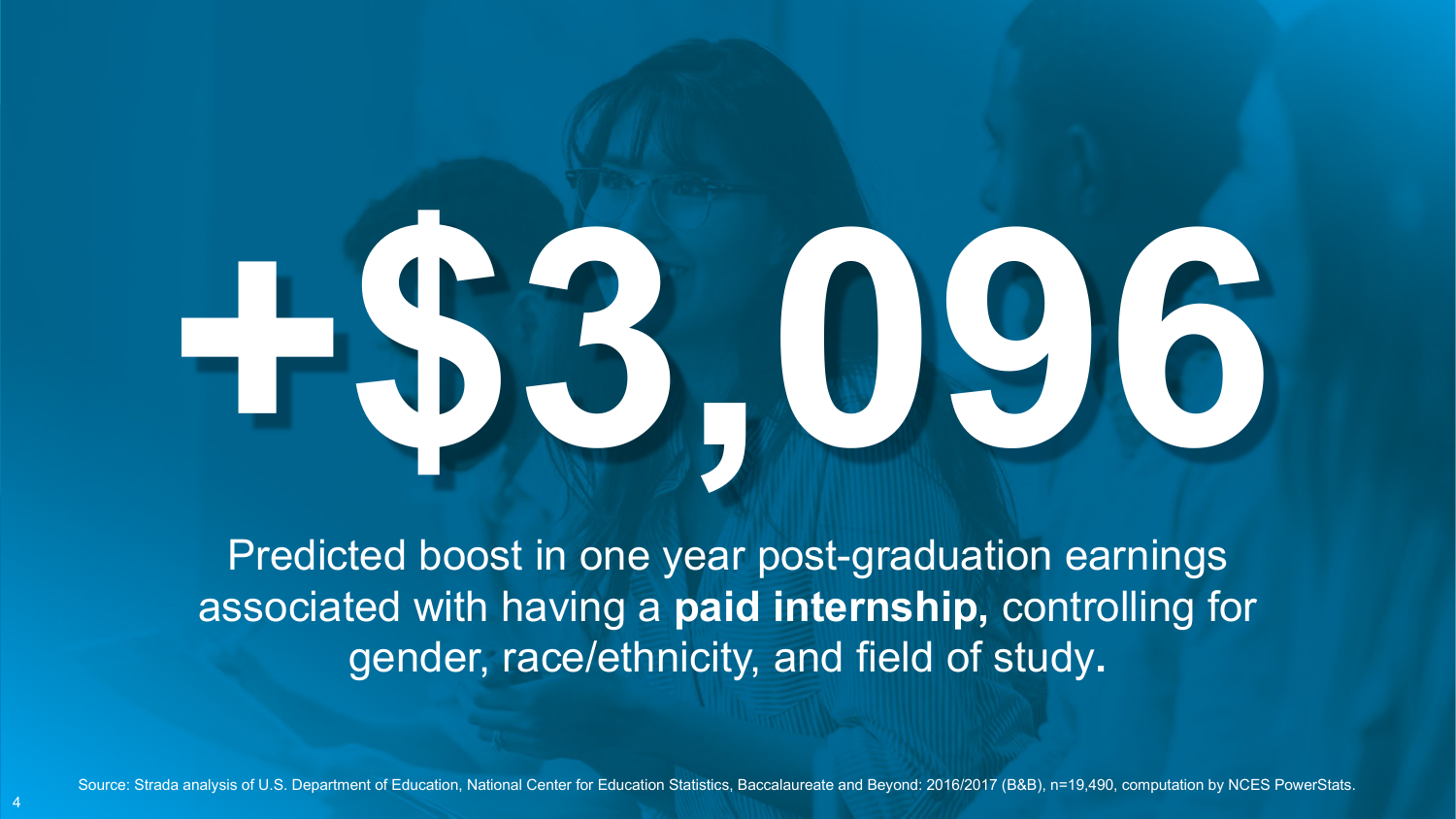# **Satisfaction**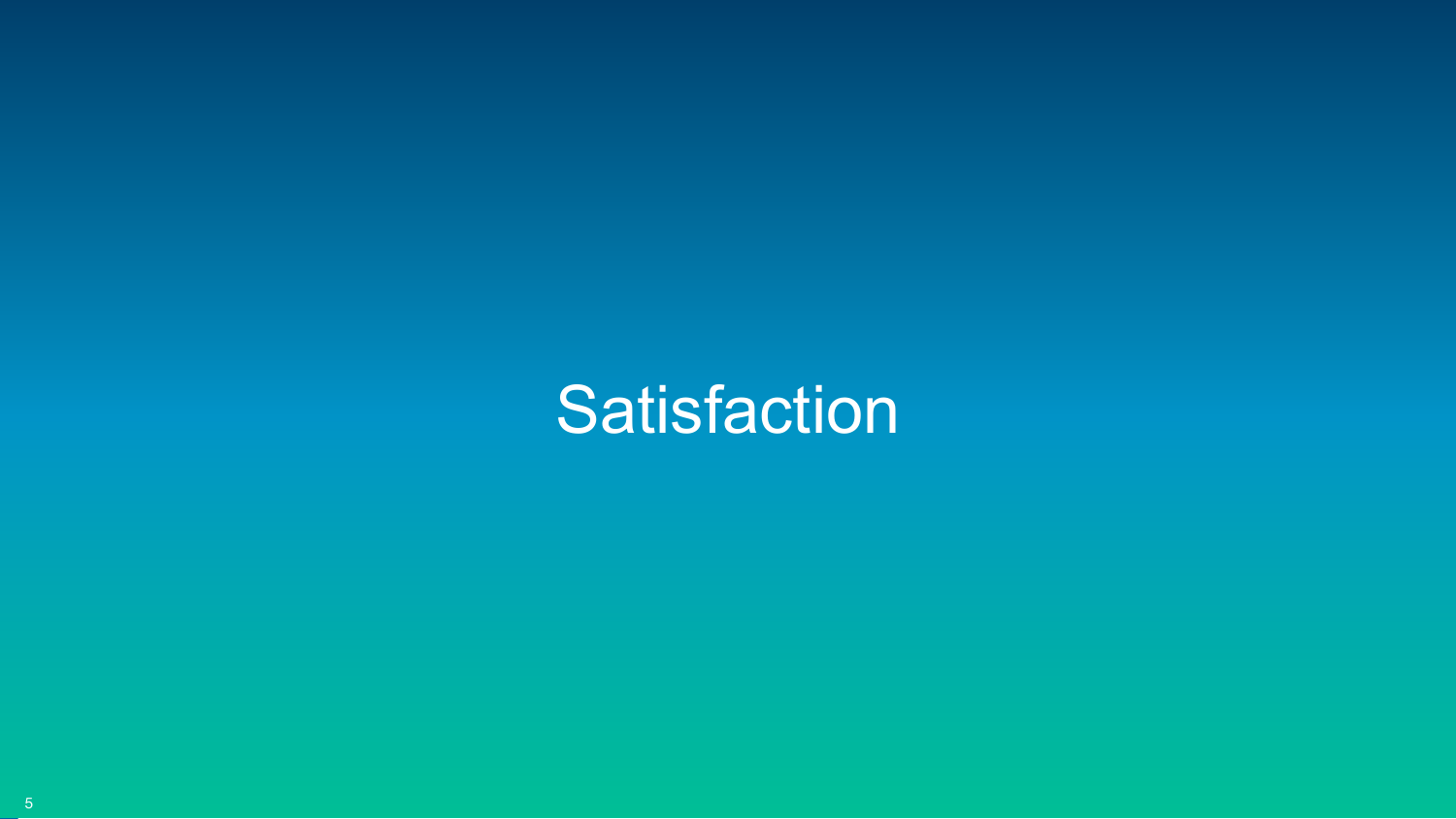Work-based learning is associated with higher income, career satisfaction, and value perceptions

**Bachelor's degree recipients**



Source: Strada-Gallup Education Survey (September-November 2021). Base: bachelor's degree completers, n=1,941. Alumni matched on race/ethnicity, gender, age, and field of study. For analysis of income differences, cost of living by state of residence was also included.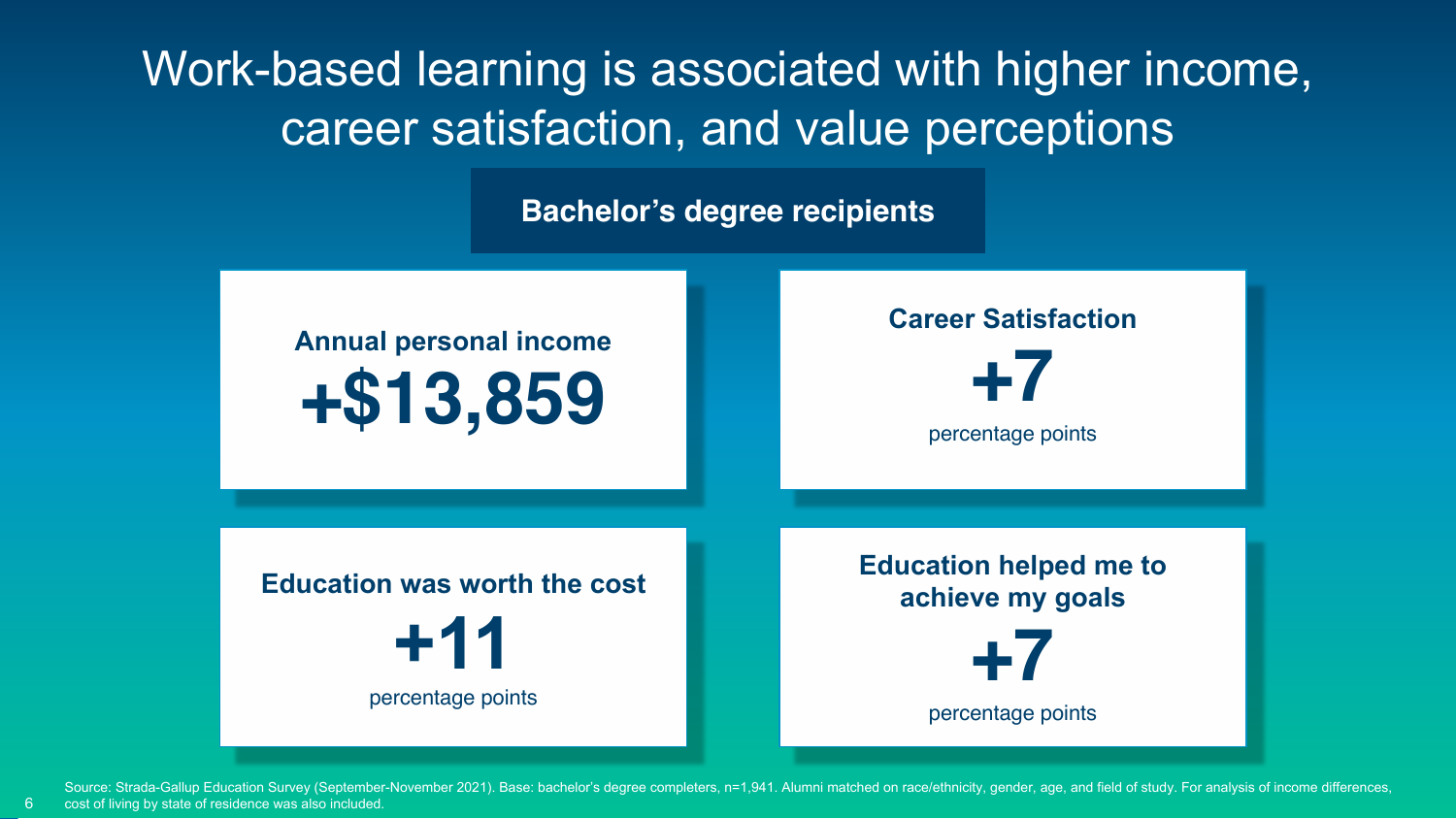## **Confidence**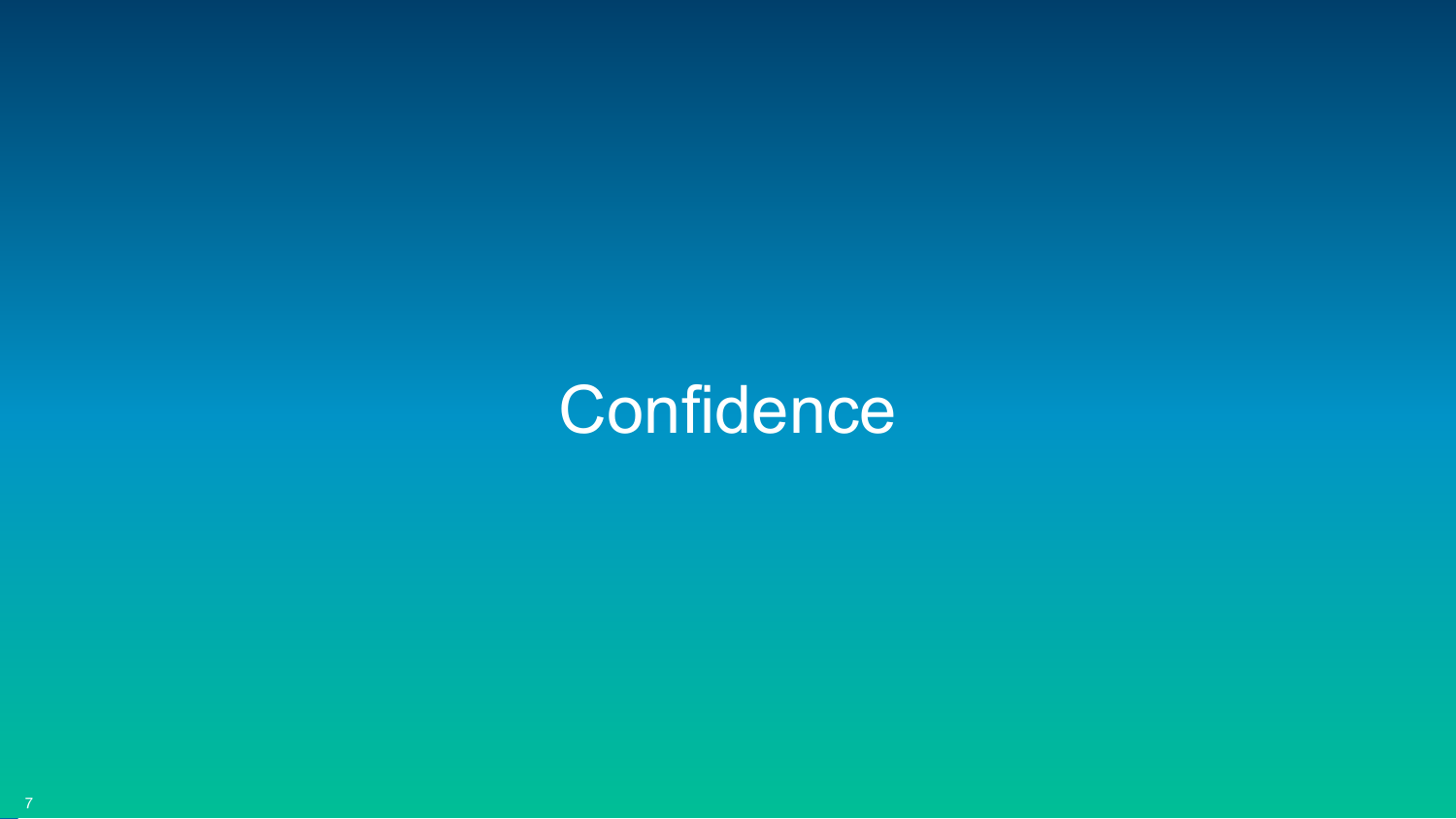#### Students who have had paid internships feel more confident and knowledgeable about career opportunities



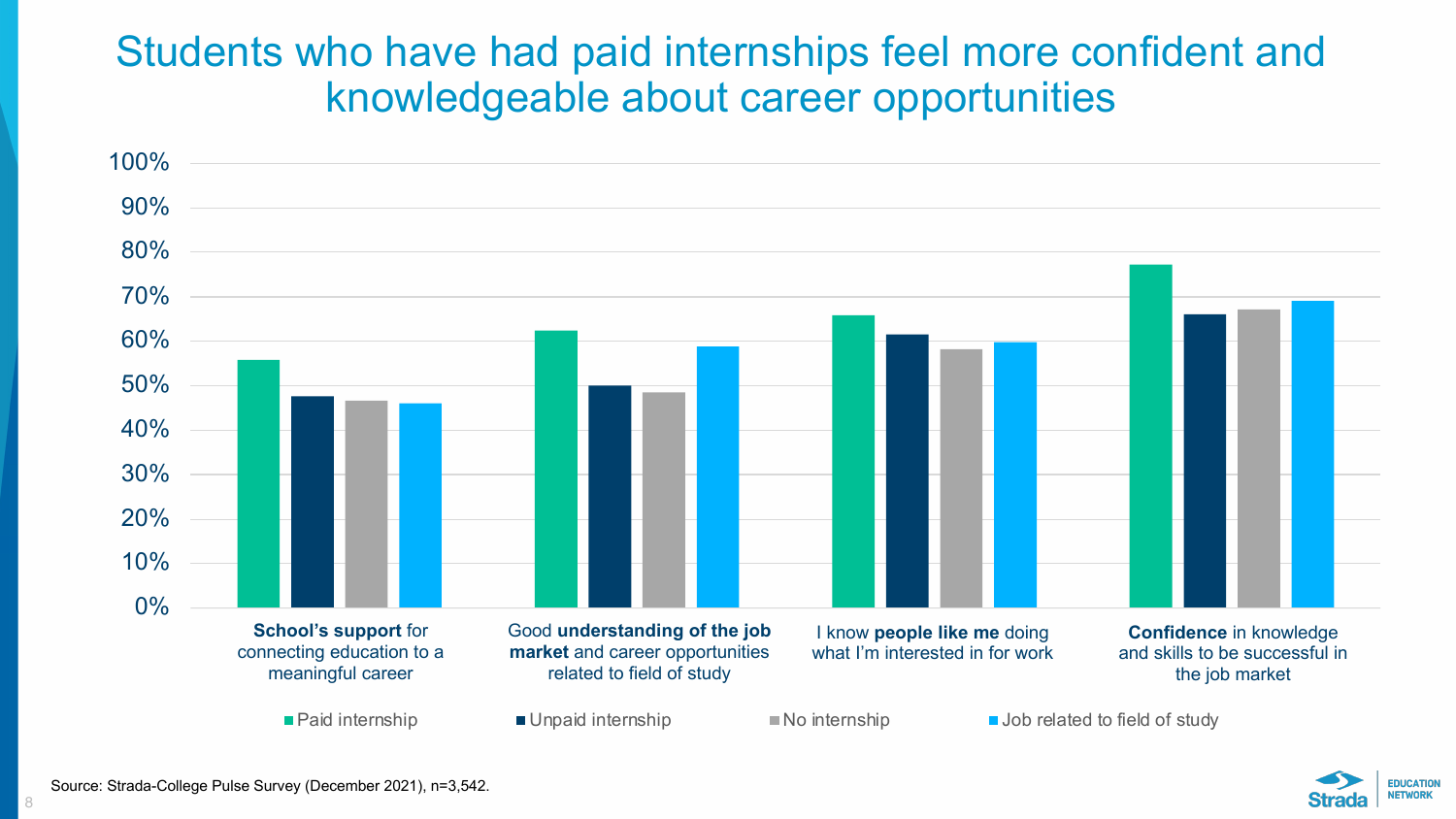#### Students who have had paid internships see higher value in their education



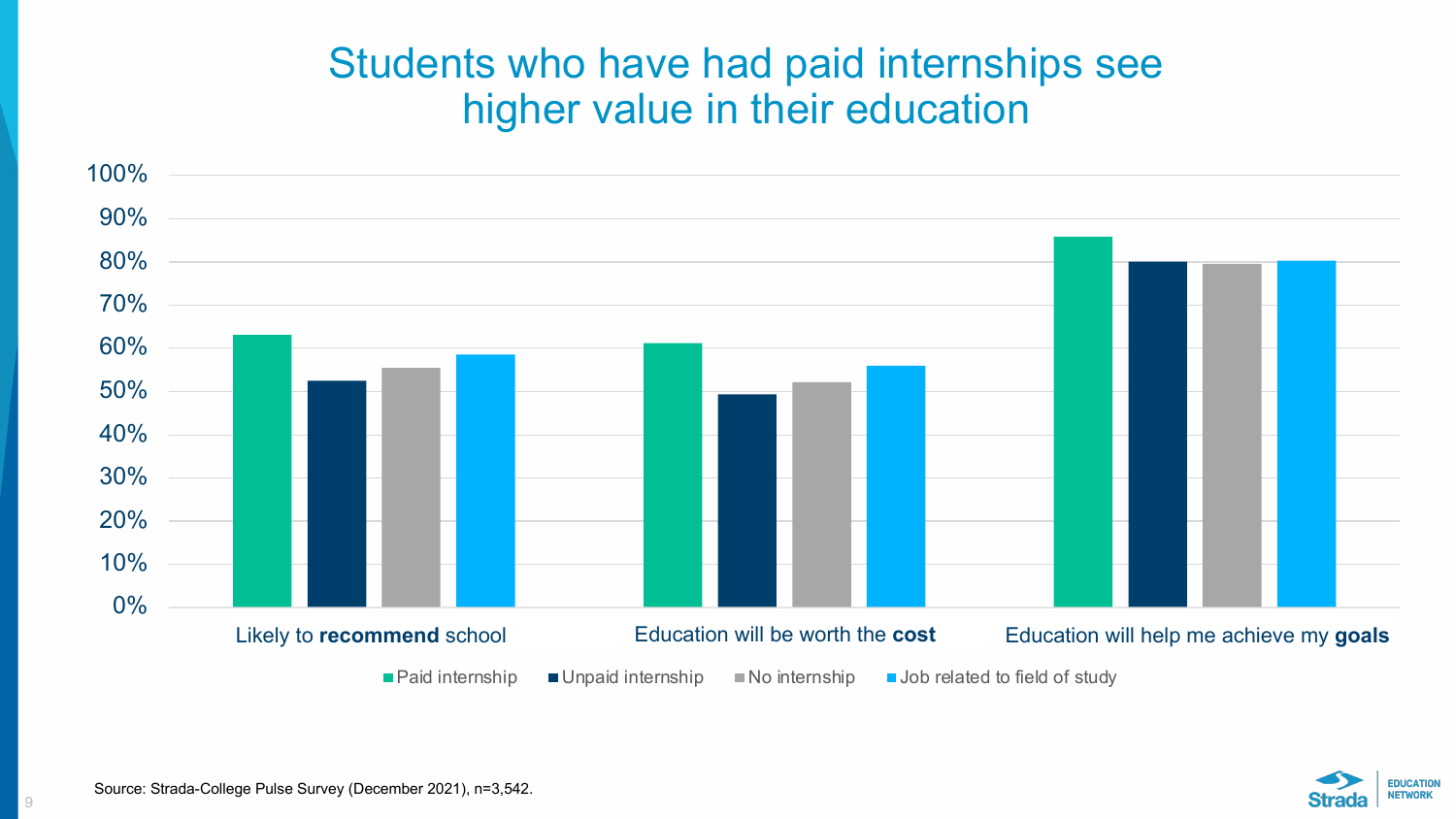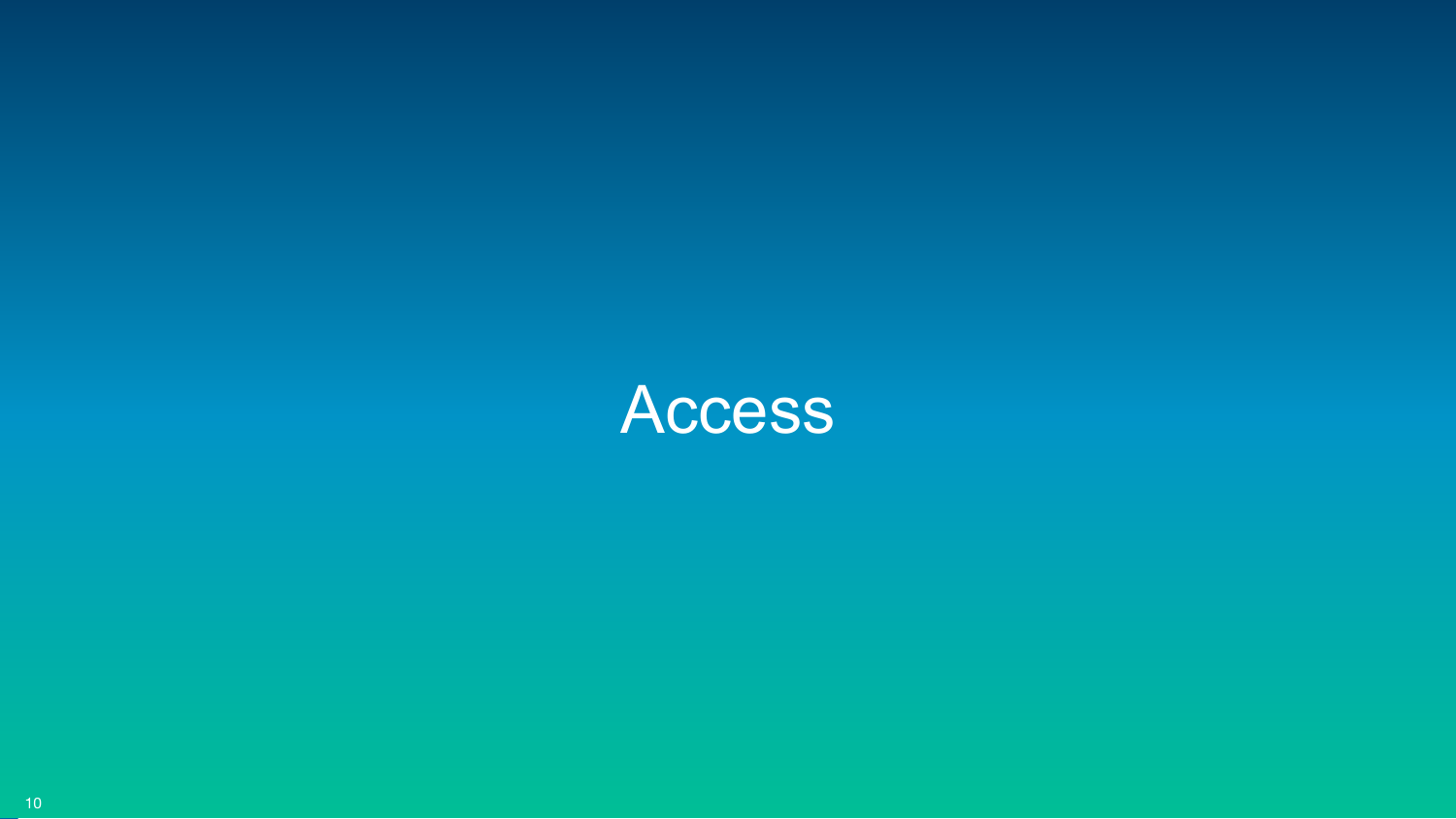Less than one-third of bachelor's degree recipients report having had a paid internship as an undergraduate

Participation in Work-Based Learning



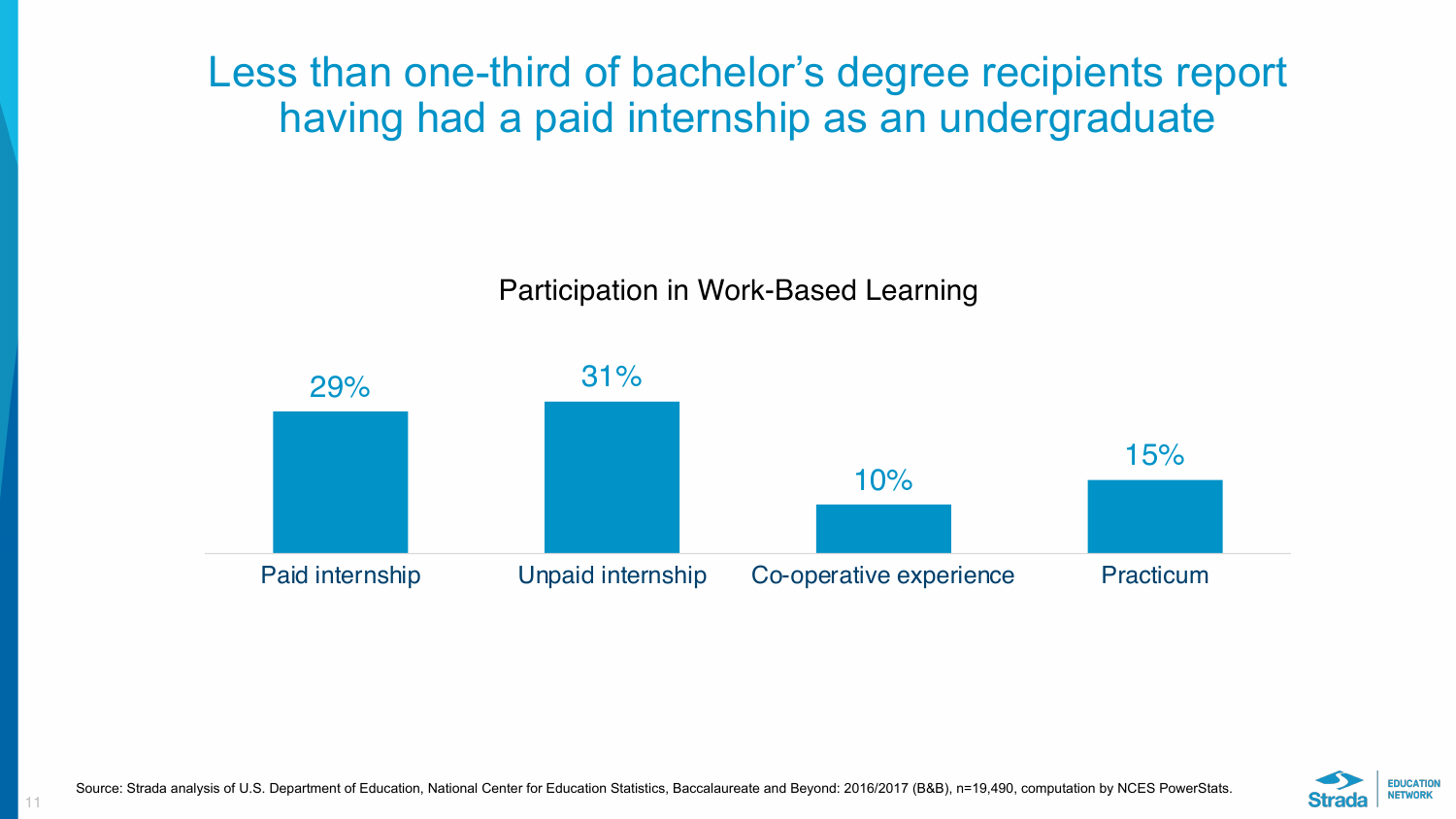### White men are most likely to have had a paid internship

Participation in Paid Internships



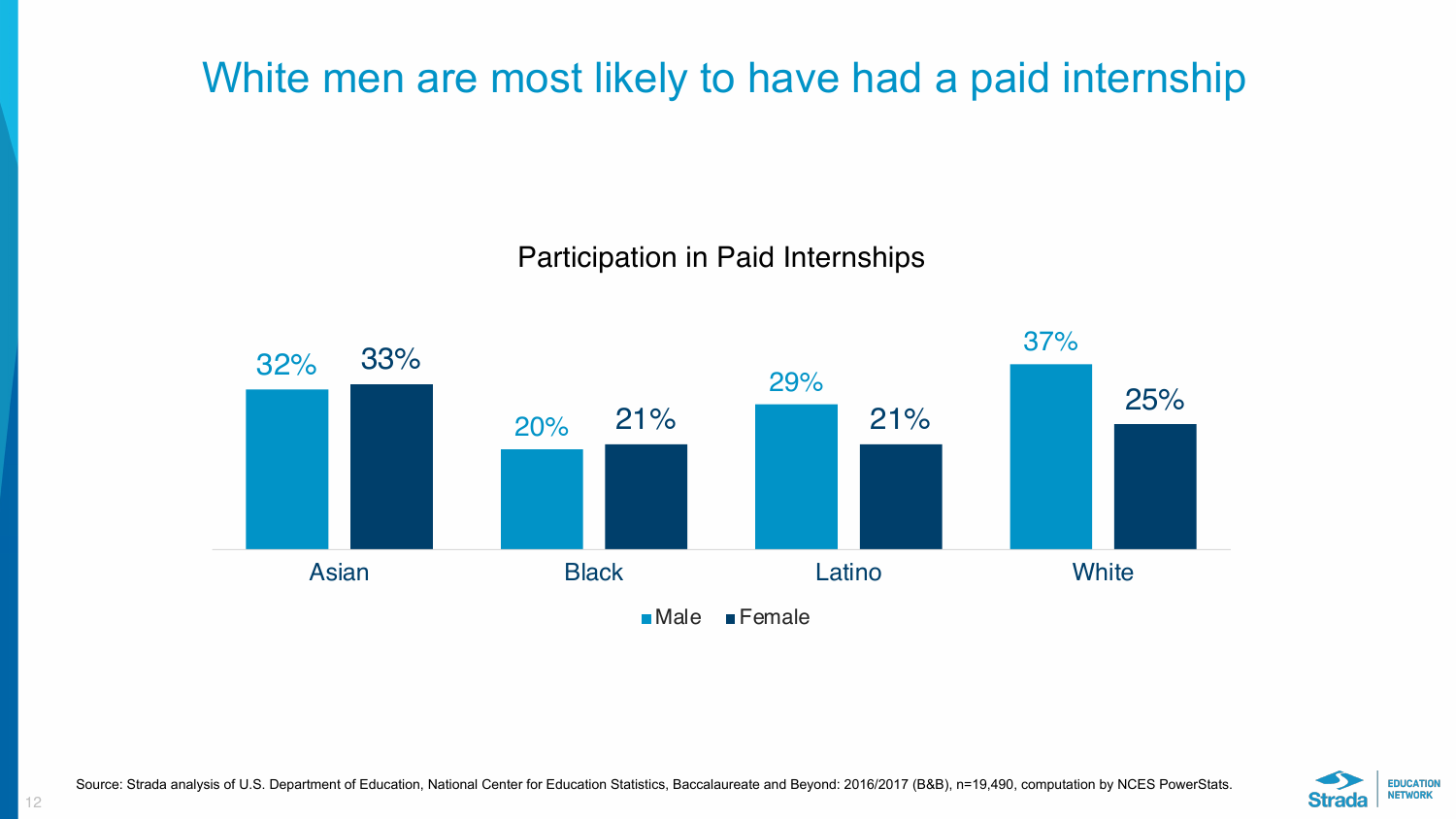#### Low-income and first-generation students are less likely to have had a paid internship

Participation in Paid Internships





Source: Strada analysis of U.S. Department of Education, National Center for Education Statistics, Baccalaureate and Beyond: 2016/2017 (B&B), n=19,490, computation by NCES PowerStats.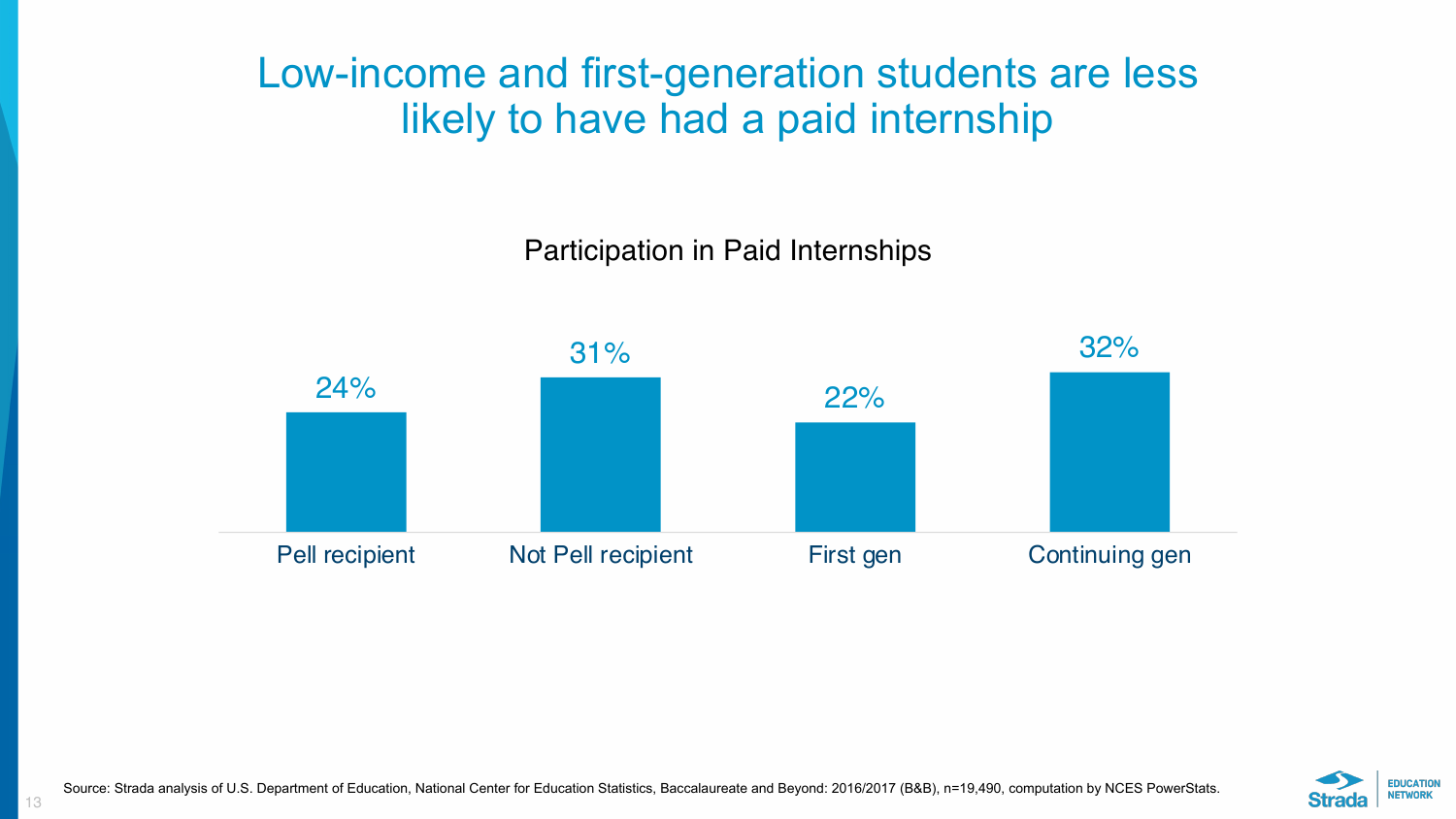### Participation in paid internships varies widely by major

#### Participation in Paid Internship During Undergraduate Education

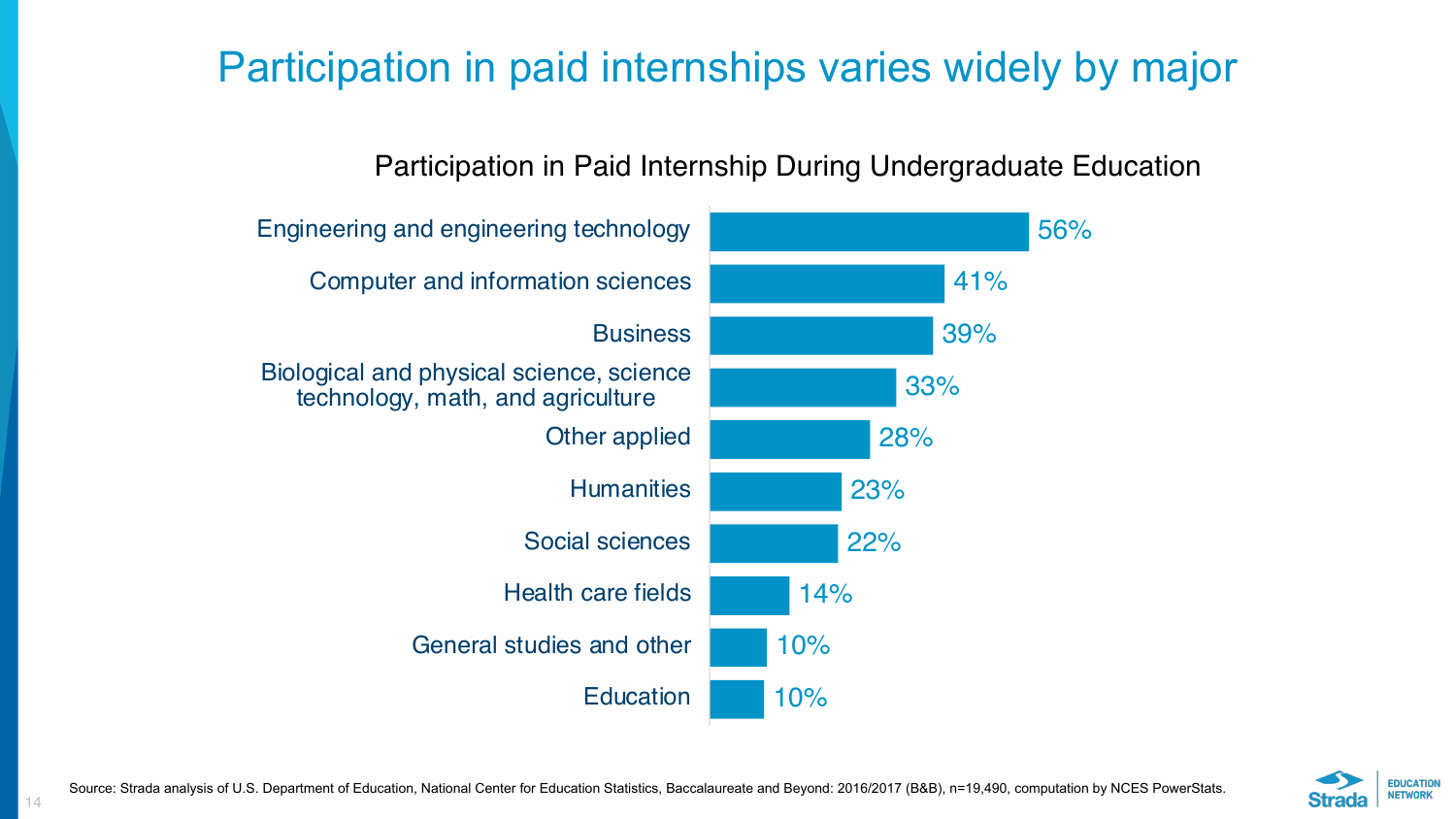## After controlling for field of study, access gaps remain

**Less likely to have had a paid internship:** 



15 Strada analysis of U.S. Department of Education, National Center for Education Statistics, Baccalaureate and Beyond: 2016/2017 (B&B), n=19,490, computation by NCES PowerStats. Logistic regression, controlling for gender, race/ethnicity, and field of study.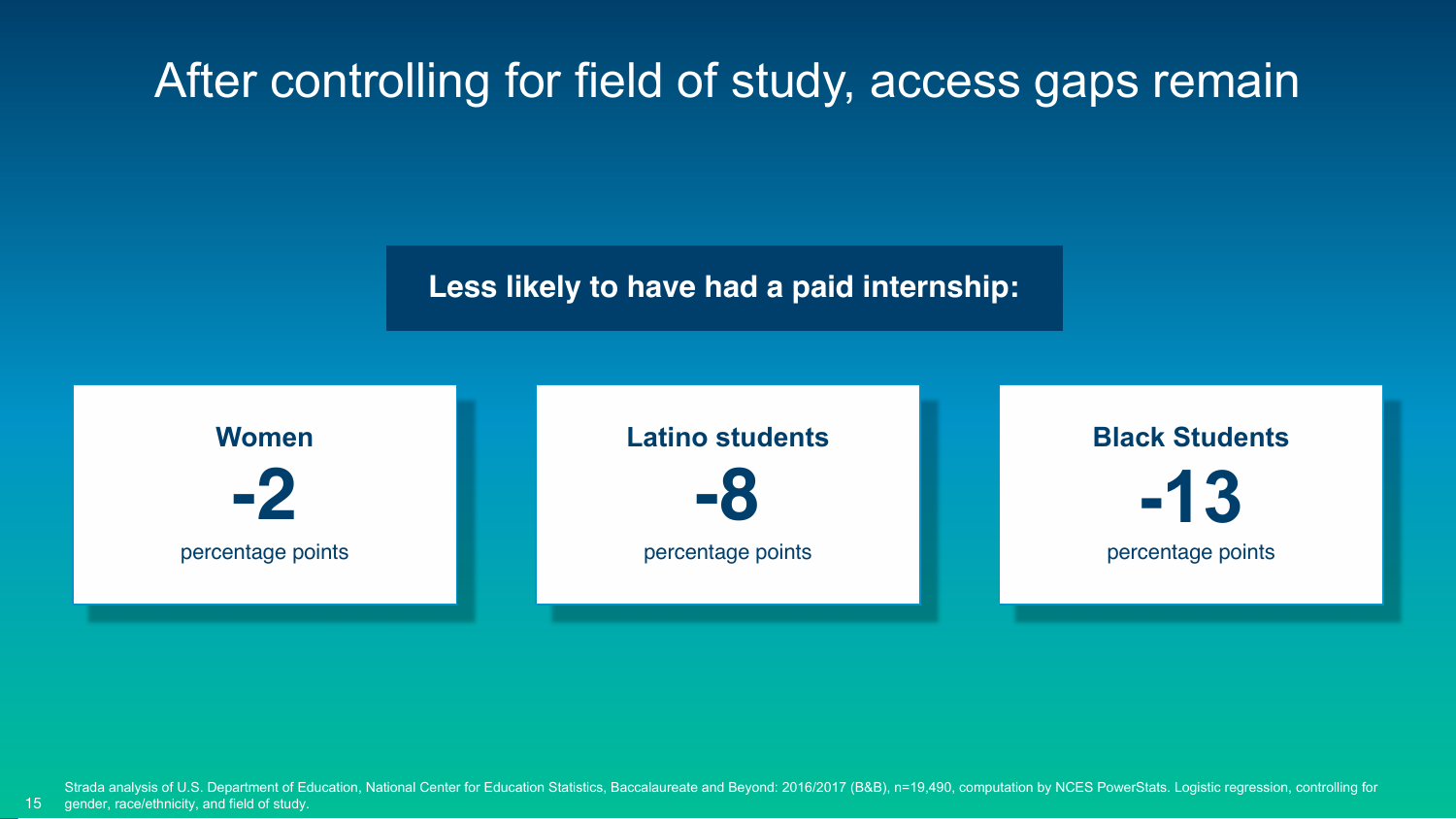## Key Findings

- **1. Paid internships are linked to getting paid more after graduation.** College students who completed a paid internship during their undergraduate education have higher-paying first jobs a year after graduation — even when accounting for differences in pay based on field of study, gender, and race/ethnicity. Other work-based learning experiences — unpaid internships, practicums, and cooperative learning — are not associated with an earnings benefit one year after graduation.
- **2. Work-based learning is tied to noneconomic post-graduation success.** Bachelor's degree holders who had a work-based learning experience report greater career satisfaction and are more likely to say their education helped them to achieve their goals and was worth the cost.
- **3. Among current students, paid internships are linked with greater confidence they will be successful in the job market and confidence in the value of their education.** Students who have a paid internship report higher levels of knowledge and confidence about their career, feel more supported by their college or university, are more likely to feel their education was worth the cost and helped them to achieve their goals, and are more likely to recommend their college or university to others.
- **4. Access to paid internships is uneven.** Students who are Black, Latino, female, low-income or firstgeneration college students are less likely to experience a paid internship. Even when controlling for variation across majors, these disparities remain.